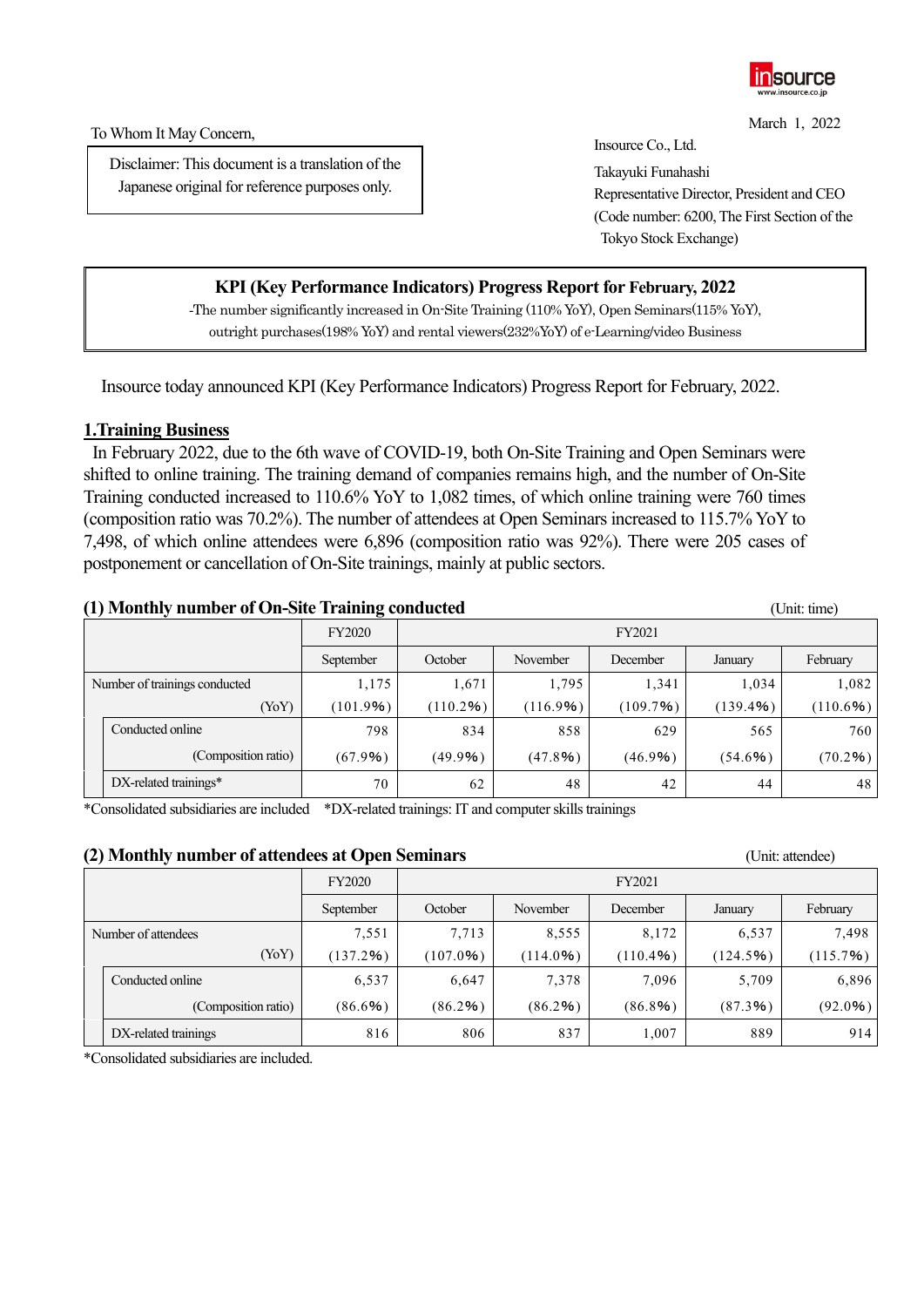## **2. IT Services Business**

The number of paid subscribers for Leaf (HR support system) reached 450 (+8 MoM) organizations and the number of its users increased to 1,914,000 (+40,000 MoM). The cumulative number of orders delivered for Stress Check Support Service increased to 212 since the beginning of the fiscal year (+58 YoY).

## **(3) "Leaf (HR support system)": Total number of paid subscribers (organizations)**

|                                                               |               |           |           |           |           | (Unit: organization) |
|---------------------------------------------------------------|---------------|-----------|-----------|-----------|-----------|----------------------|
|                                                               | <b>FY2020</b> |           |           | FY2021    |           |                      |
|                                                               | September     | October   | November  | December  | January   | February             |
| HR support system, "Leaf"                                     | 412           | 420       | 426       | 432       | 442       | 450                  |
| (MoM)                                                         | $(+2)$        | $(+8)$    | $(+6)$    | $(+6)$    | $(+10)$   | $(+8)$               |
| (changes from end of previous FY)                             | $(+164)$      | $(+8)$    | $(+14)$   | $(+20)$   | $(+30)$   | $(+38)$              |
| No. of users                                                  | 1,756,583     | 1,800,591 | 1,826,620 | 1,848,770 | 1,873,705 | 1,914,250            |
| No. of customization<br>* total no. since the beginning of FY | 144           | 2         | 5         | 15        | 24        | 41                   |
| Web conversion service for<br>appraisal forms                 | 128           | 129       | 130       | 134       | 135       | 136                  |
| (MoM)                                                         | $(+5)$        | $(+1)$    | $(+1)$    | $(+4)$    | $(+1)$    | $(+1)$               |

\*The number of customizations shows the number of organizations which add their own functions when implementing Leaf. \*Figures above are calculated at the end of each month.

#### **(4) Stress Check Support Service: Number of orders delivered and orders to be delivered**

|                                                                  |               |         |          |          |         | (Unit: organization) |  |
|------------------------------------------------------------------|---------------|---------|----------|----------|---------|----------------------|--|
|                                                                  | <b>FY2020</b> |         | FY2021   |          |         |                      |  |
|                                                                  | September     | October | November | December | January | February             |  |
| No. of orders delivered (by month)                               | 36            | 9       | 26       | 67       | 53      | 57                   |  |
| Cumulative no. of orders<br>delivered *since the beginning of FY | 343           | 9       | 35       | 102      | 155     | 212                  |  |
| (YoY)                                                            | $(+61)$       | $(+1)$  | $(+21)$  | $(+46)$  | $(+55)$ | $(+58)$              |  |
| No. of orders to be delivered<br>(by month)                      | 195           | 235     | 280      | 235      | 207     | 164                  |  |

\*Note that after clients' inspection, the actual sales will be counted.

\*This service has the highest number of deliveries in March every year.

\*The number of new orders received is difficult to correlate with sales, so it will be changed to only the number of orders delivered and the number of orders remaining from October 2021.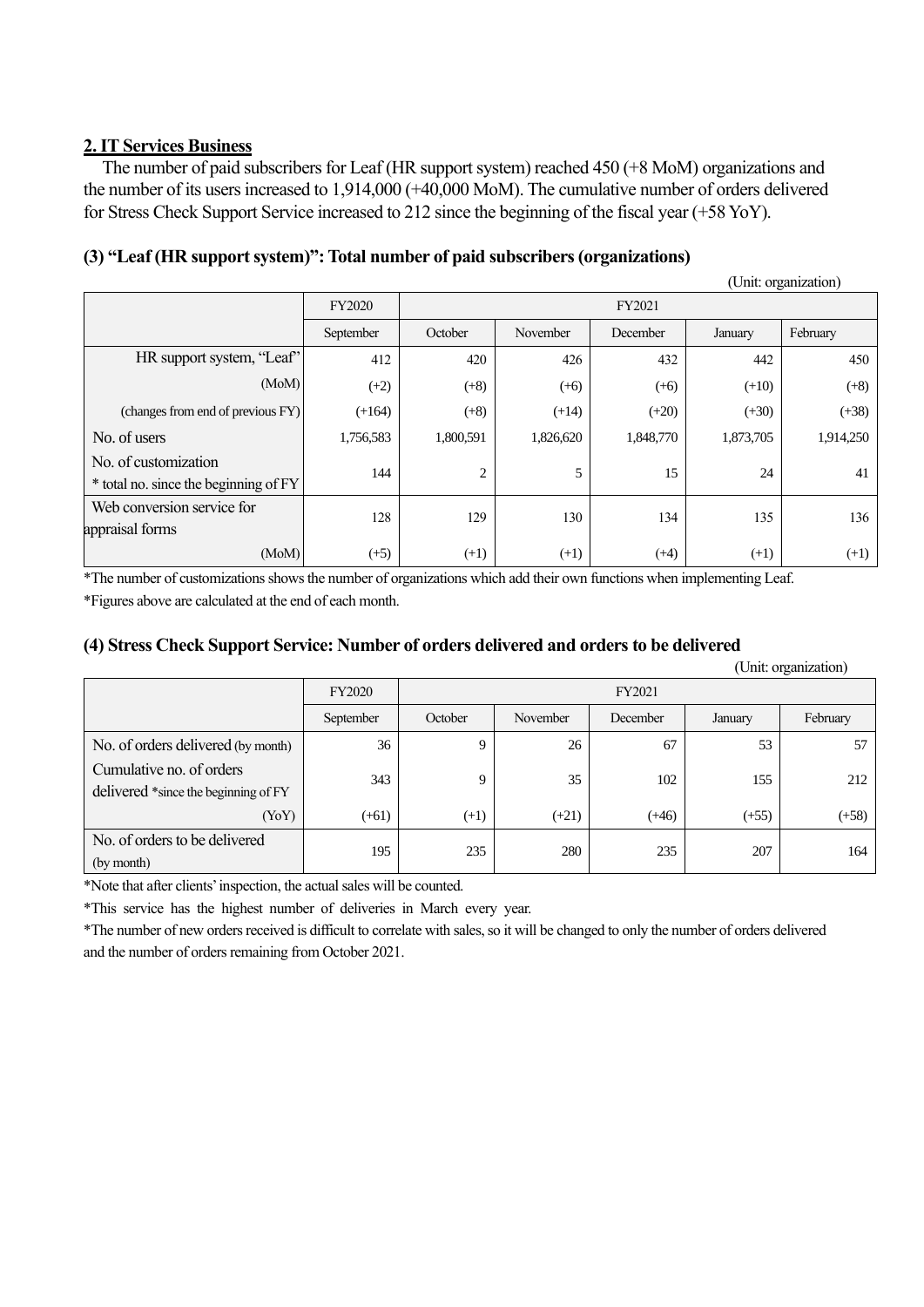# **3. e-Learning/video Business**

In terms of the number of outright purchases, sales to the private sectors were strong, especially for antiharassment, mental health related contents. As for the number of rental viewers, there was an increase in use by public sectors, mainly for management or women's advancement related contents.

# **(5) e-learning/Videos: Total numbers of subscription IDs per month and the number of contents sold**

|                                            |                          |             |          |          | (Unit: ID) (Unit: Content) |            |  |  |
|--------------------------------------------|--------------------------|-------------|----------|----------|----------------------------|------------|--|--|
|                                            | FY2020                   |             | FY2021   |          |                            |            |  |  |
|                                            | September                | October     | November | December | January                    | February   |  |  |
| No. of video contents sold                 |                          |             |          |          |                            |            |  |  |
| (Outright purchase) *by month              | 146                      | 72          | 94       | 105      | 105                        | 212        |  |  |
| Cumulative no. since the beginning of FY   | $\overline{\phantom{a}}$ | (38.1%)     | (276.5%) | (169.4%) | (131.3%)                   | (198.1%)   |  |  |
| No. of rental viewers *by month            | 656                      | 1,238       | 1,560    | 1,340    | 1,136                      | 1,450      |  |  |
| Cumulative no. of rental viewers since the | (669.4%)                 |             | (292.1%) | (416.1%) | (422.3%)                   |            |  |  |
| beginning of FY                            |                          | (529.1%)    |          |          |                            | (232.4%)   |  |  |
| STUDIO (e-Learning)                        | 54,674                   | 57,112      | 57,557   | 58,085   | 58,584                     | 60,791     |  |  |
| (MoM)                                      | $(+292)$                 | $(+2, 438)$ | $(+445)$ | $(+528)$ | $(+499)$                   | $(+2,207)$ |  |  |

\*Calculation takes place at the end of every month.

\*The number of outright purchases is that of e-learning and video sales, which differs from the number of video sales until March 2021.

### **4. Client base**

The total number of registered WEBinsource clients increased to 16,945 (+255 organizations compared to the previous month). We are steadily gaining subscribers toward our target of 2,400 for this fiscal year.

## **(6) WEBinsource: Total number of subscribers (organizations)**

|                                |               | (Unit: organization) |          |          |         |          |
|--------------------------------|---------------|----------------------|----------|----------|---------|----------|
|                                | <b>FY2020</b> | FY2021               |          |          |         |          |
|                                | September     | October              | November | December | January | February |
| No. of new subscribers         | 220           | 213                  | 204      | 256      | 219     | 255      |
| No. of accumulated subscribers | 15,798        | 16,011               | 16,215   | 16,471   | 16,690  | 16,945   |
| (Progression rate : $\%$ )     | (92.2%)       | (8.9%)               | (17.4%)  | (28.0%)  | (37.2%) | (47.8%)  |

\*Figures above are calculated at the end of each month.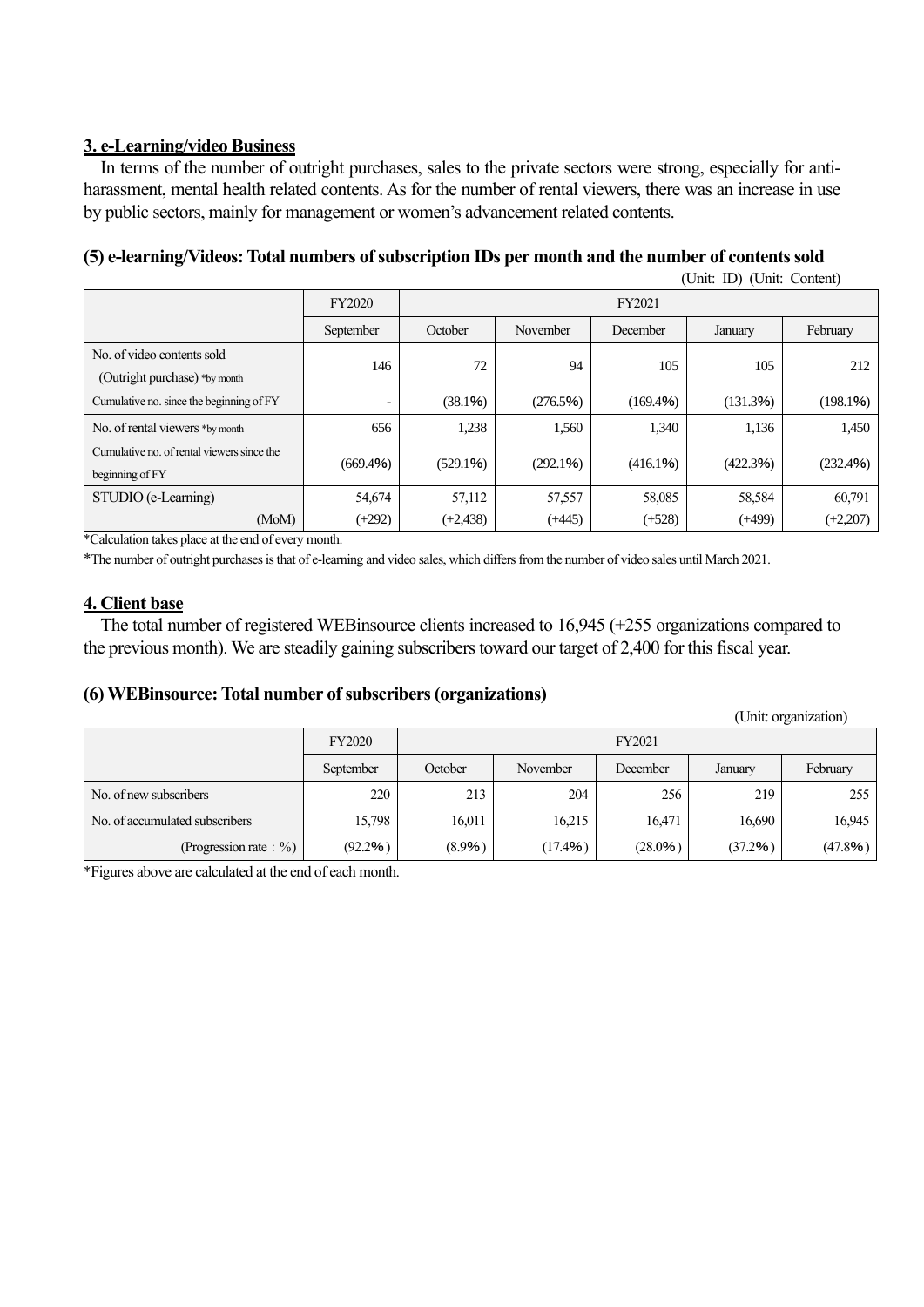### **5. Contents development**

The number of new contents developed was 22 for training (On-Site training) and 30 for e-learning. We have set a target of 300 for training and 210 for e-learning for FY2021, and we are taking steady steps toward the target.

#### (7) No. of new contents developed (Unit: training, video)

FY2020 FY2021 September October November December January February No. of new contents for On-Site training 16 27 27 27 27 28 22 since the beginning of FY 321 27 54 81 109 131 (Progression rate: %) (100.3%) (9.0%) (18.0%) (27.0%) (36.3%) (43.7%) No. of new contents for e-learning 133 14 20 14 19 30 since the beginning of FY 248  $14$  34 48 67 97 (Progression rate: %)  $(124.0\%)$   $(6.7\%)$   $(16.2\%)$   $(22.9\%)$   $(31.9\%)$   $(46.2\%)$ 

 $\diamondsuit$  New training contents released in February (22 trainings)

| How to work                                                            |                | For Managerial positions                             |   |  |
|------------------------------------------------------------------------|----------------|------------------------------------------------------|---|--|
| Unlearning to prevent rigid thinking and realize sustainable<br>growth | $\overline{2}$ | Change the way of thinking and management            | 2 |  |
| <b>Sales</b>                                                           |                | Career                                               |   |  |
| Improvement of CX (Customer Experience)-                               | $\overline{2}$ |                                                      | 2 |  |
| create a customer journey map                                          |                | Career design for people in 50s.                     |   |  |
| Data analysis                                                          |                | Management strategy                                  |   |  |
| Information Utilization - Gathering, Organizing, and                   | 1              |                                                      |   |  |
| Analyzing Information                                                  |                | HR strategy focusing on S(society) of ESG            |   |  |
| Marketing                                                              |                | Business improvement                                 |   |  |
| Behavioral economics (Nudge theory)                                    | 1              | Change the way of thinking profitability for leaders |   |  |
| Thinking skills                                                        |                | Communication                                        |   |  |
| Strengthen thinking skills through patent cases                        | 1              | Followership training                                |   |  |
| Risk management                                                        |                | Guidance for subordinates and OJT                    |   |  |
| On-site risk management                                                | $\mathbf{1}$   | How to guide subordinates or juniors                 |   |  |
| Compliance                                                             |                | Problem solving                                      |   |  |
| What companies need to know about APPI                                 |                |                                                      |   |  |
| amendments (the Act on the Protection of Personal                      | 1              | Dispatch accessor on site to find issues             |   |  |
| Information)                                                           |                |                                                      |   |  |
| Motivation improvement                                                 |                | Evaluation                                           |   |  |
| Create the future vision of the company                                | 1              | Secondary evaluator training                         |   |  |
| Mental health                                                          |                | For HR and recruiting staff                          |   |  |
| How to deal with a mental health problems                              | 1              | Improve skills of staff                              |   |  |